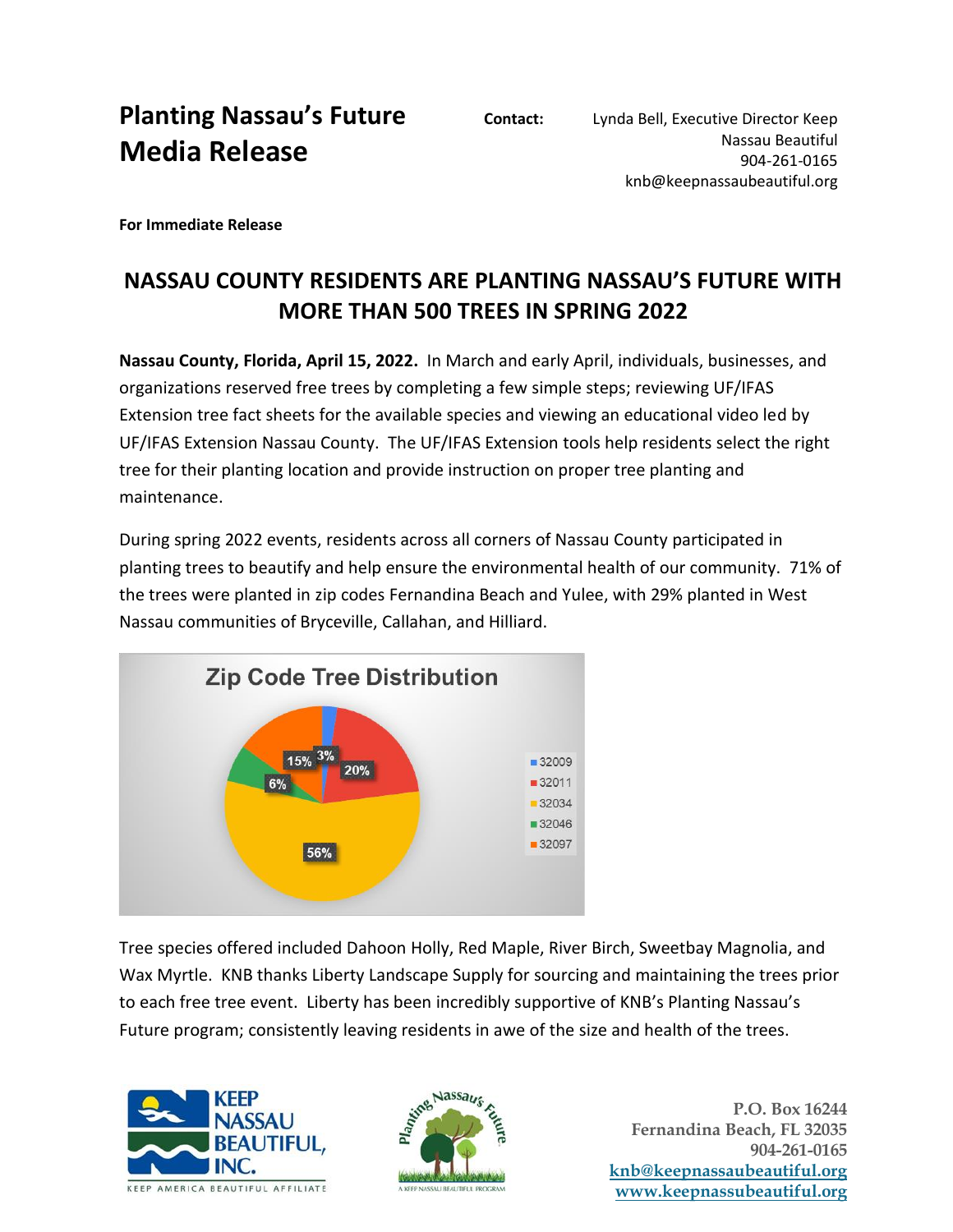

Since the January 2020 kickoff of free Adopt A Tree events, Keep Nassau Beautiful (KNB) has enabled the planting of more than 2,100 nursery size trees in Nassau County. As a new program of KNB, Planting Nassau's Future must be successful in generating funds to support the free tree distribution. Thanks to individuals and organizations for their generous support; a large donation from a single donor, Nassau County BOCC, Rayonier, Rayonier Advanced Materials, City of Fernandina Beach, Publix Supermarkets Charities, and Keep America Beautiful-UPS Community & Recovery Tree Planting Grant.

Program success is also dependent on volunteers and partner organizations who help with education, sourcing, and distribution of trees, and Nassau County residents who desire to beautify and invest in the future of Nassau County green infrastructure by planting trees. We thank you for investing your time, energy and resources in Planting Nassau's Future!

Residents may become a member of Keep Nassau Beautiful to receive advance notification of the next free Adopt A Tree drive-through event. <https://keepnassaubeautiful.org/join-us/>

Contact KNB: [KNB@KeepNassauBeautiful.org](mailto:KNB@KeepNassauBeautiful.org) or 904-261-0165.

###

Keep Nassau Beautiful, Inc. is working to inspire, educate, and equip individuals, groups, businesses and governments to take action to make Nassau County a place where residents, visitors and wildlife can thrive and experience the beauty of Nassau County. [www.keepnassaubeautiful.org](http://www.keepnassaubeautiful.org/)